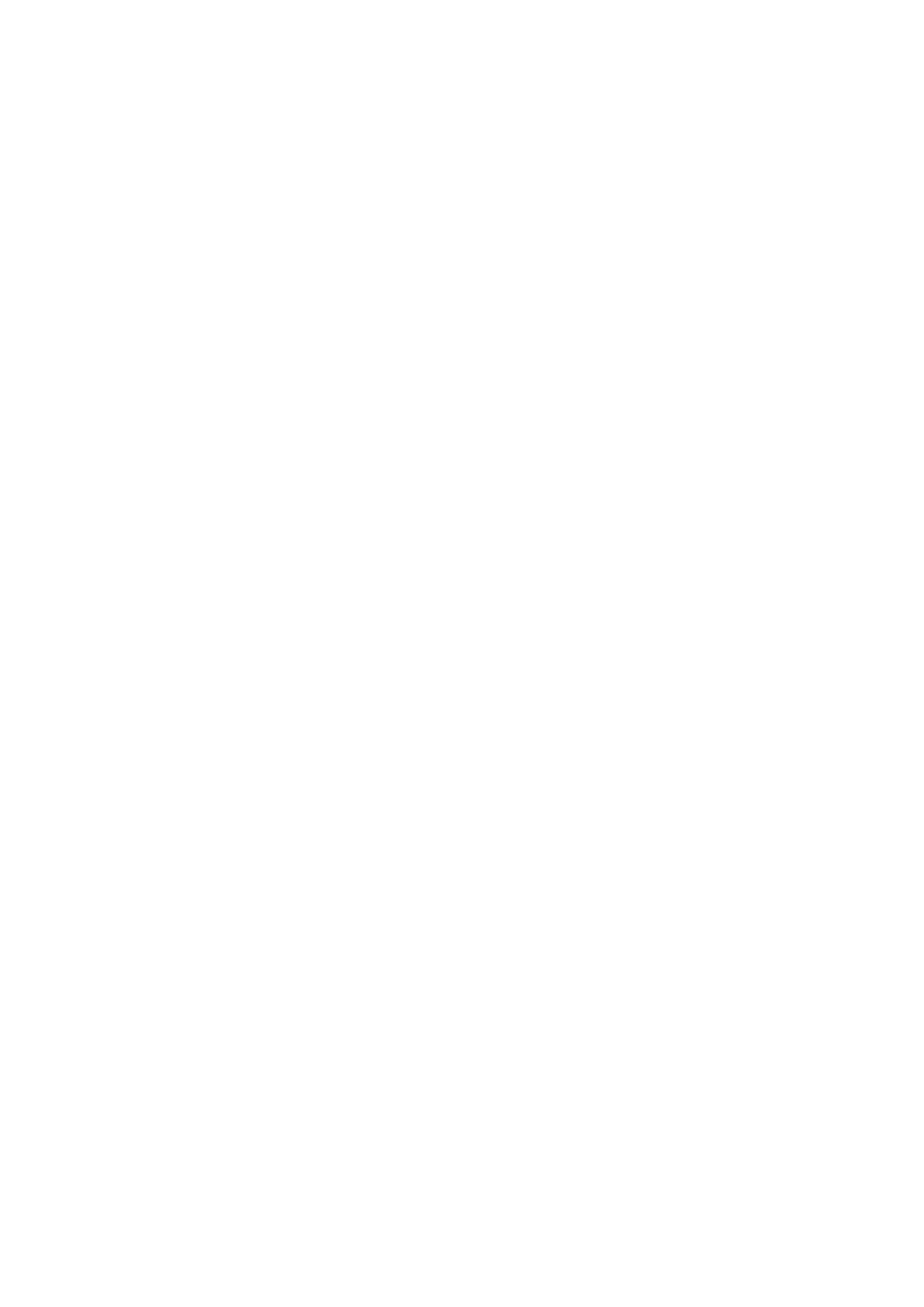## **List of Abbreviations**

| AI               | Artificial Intelligence                                                                  |
|------------------|------------------------------------------------------------------------------------------|
| <b>AIS</b>       | Automatic Identification System                                                          |
| ABM              | <b>Automated Behaviour Monitoring</b>                                                    |
| <b>AOI</b>       | Area of Interest                                                                         |
| <b>CSD</b>       | <b>Central Ship Database</b>                                                             |
| <b>EC</b>        | <b>European Community</b>                                                                |
| <b>EFCA</b>      | European Fisheries Control Agency                                                        |
| <b>EMAT</b>      | <b>EMSA's Maritime Analytics Tool</b>                                                    |
| <b>EMSA</b>      | European Maritime Safety Agency                                                          |
| <b>EBCGA</b>     | European Boarder and Coast Guard Agency (Frontex)                                        |
| EU               | European Union                                                                           |
| <b>IMS</b>       | <b>Integrated Maritime Services</b>                                                      |
| <b>LRIT</b>      | Long Range Identification and Tracking (vessel position data based on telecommunication  |
|                  | satellites)                                                                              |
| <b>IUU</b>       | Illegal Unreported and Unregulated Fishing                                               |
| MAOC-N           | Maritime Analysis and Operations Centre - Narcotics                                      |
| <b>ML</b>        | Machine Learning                                                                         |
| <b>MRS</b>       | <b>Mandatory Reporting System</b>                                                        |
| <b>MSS</b>       | <b>EMSA's Maritime Support Services</b>                                                  |
| <b>MS</b>        | Member States (European Union)                                                           |
| SADV             | Statistical anomaly detection                                                            |
| SAT-AIS          | Satellite Automatic Identification System (AIS data transmitted by satellite)            |
| SSN-EIS          | SafeSeaNet European Index Server                                                         |
| S <sub>2</sub> S | System-To-System                                                                         |
| <b>VDS</b>       | Vessel detection system (vessels detected on SAR satellite images)                       |
| <b>VHF</b>       | Very high frequency (radio signals)                                                      |
| <b>VMS</b>       | Vessel Monitoring System (tracking of commercial fishing vessels based on communications |
|                  | satellites)                                                                              |
|                  |                                                                                          |
| <b>VOI/TOI</b>   | Vessel (Targets) of Interest                                                             |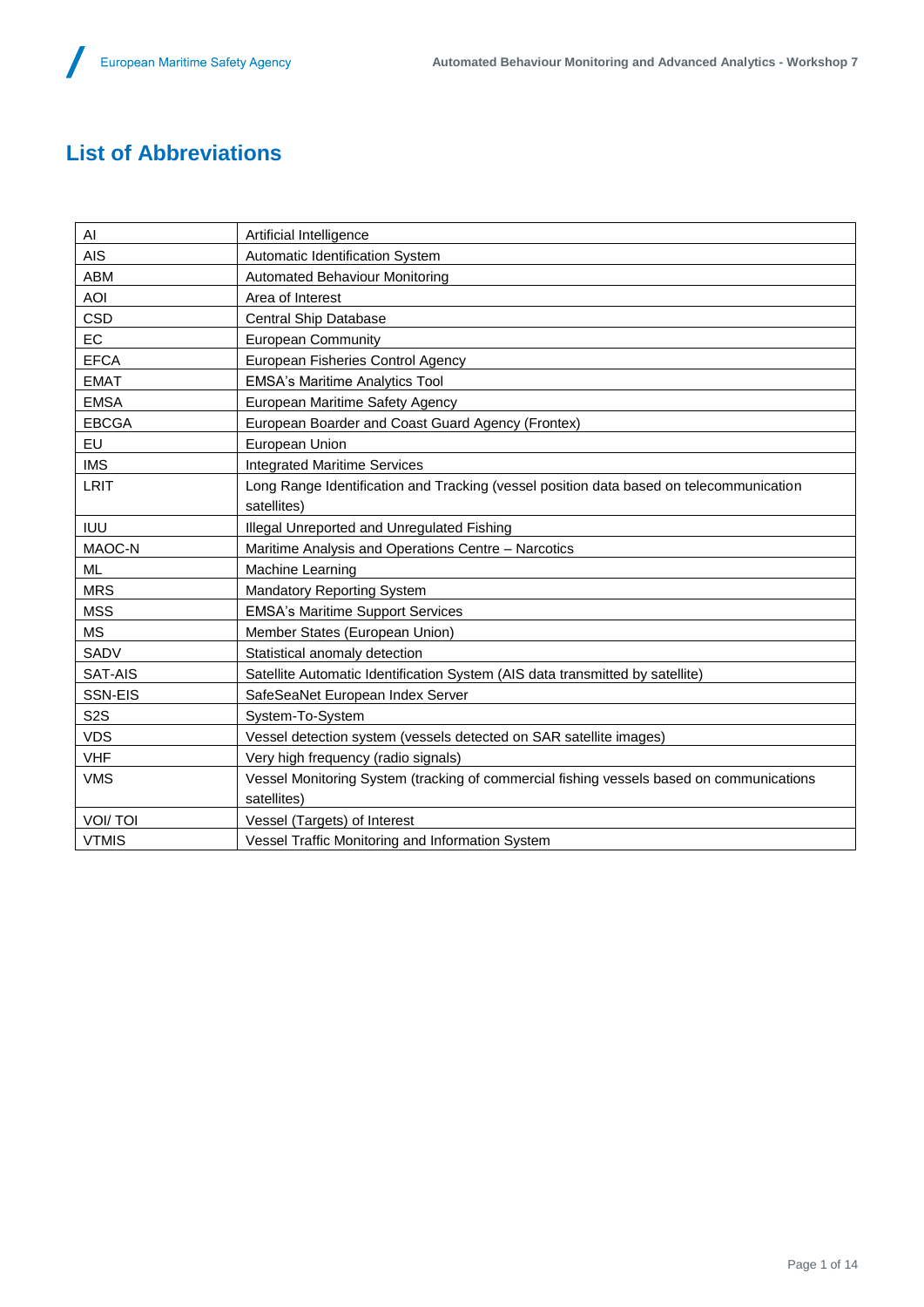## **Background**

Following the amendment of Annex III of Directive 2002/59/EC, and the revision of the SSN Interface and Functionalities Control Document (IFCD), Integrated Maritime Services (IMS) are provided to EU Member States and EU bodies on an operational basis. IMS are offered to all EU Member State authorities executing coast guard functions in the maritime domain. Several "thematic" IMS services have been set-up over the years to better meet the needs of specific user communities in the areas of fisheries monitoring and control, border control and surveillance, law enforcement, and anti-piracy.

The aim of the Automated Behaviour Monitoring (ABM) algorithms developed within IMS is to support the maritime surveillance operators and to reduce their workload by providing an increased maritime situation awareness and automated alerting. ABMs are based on the computer systems analysing various position reports for the detection of specific or anomalous ships' behaviours.

Although ABMs derived originally from the IMS for Member States, focusing on the maritime safety and VTMIS, they are now used horizontally across various services by EU Member States and EU Bodies executing various functions in the maritime domain (e.g. marine traffic monitoring, environmental protection, fisheries control, border control and surveillance and security). The EU Agencies and EU Bodies continue providing ideas as well as financial and human resources to support further developments of ABMs.

On request of the IMS Member States the ABM Workshop has been organized annually, since 2015. It responds to the growing usage of the ABM tools and provides a 'forum' for exchanging operational experiences, defining future development priorities, and reflecting on the usage of new technologies. Because ABMs are actively used within coast guard cooperation, the EU Agencies and EU Bodies are invited to participate in the WS. Their participation adds value in several ways, especially as regards sharing operational best practices, defining new use case scenarios and requirements for the future evolution of ABMs.

**The European Maritime Safety Agency (EMSA) held the 7 th Workshop on Automated Behaviour Monitoring (ABM) and Advanced Analytics on 14 December 2021.** Due to the 'COVID-19' situation and the related travel restrictions, the workshop took place via videoconference only.

### **1. Opening and welcome**

The 7<sup>th</sup> Workshop was chaired by Mr Lukša Čičovački, Head of Unit 3.1 Maritime Digital Services. Thirty-nine participants attended from: **Belgium, Croatia, Finland, France, Germany, Iceland, Ireland, the Netherlands, Poland, Portugal, Spain, Sweden,** as well as from the **European Commission (DG-MOVE), European Border and Coast Guard Agency** (**Frontex)**, **Maritime Analysis Operation Centre – Narcotics (MAOC-N), EUROPOL** and **the European Fisheries Control Agency (EFCA).** EMSA's contractor conducting consultancy services and preparing a study on the potential usage of artificial Intelligence (AI) and Machine Learning (ML) in IMS and ABMs, was introduced and participated in the Workshop.

The Chair welcomed all participants and opened the event, outlining the main topics, and referring to the growing number of ABM algorithms, the related alerting and the opportunities brought by the new technologies and the Big Data.

The main objectives of this Workshop were:

- 1) To share best practices in operational usage of ABMs by various communities, Member States and EU Bodies.
- 2) To reflect on the recent ABM-related developments, including the recently introduced historical capabilities as well as the new Near Real Time (NRT) ABM algorithms.
- 3) To continue work on the scenarios for the potential usage of Artificial Intelligence (AI) and Machine Learning (ML) in IMS and ABMs.
- 4) To discuss the potential future evolution of the EMSA's Maritime Analytics Tool (EMAT) prototype.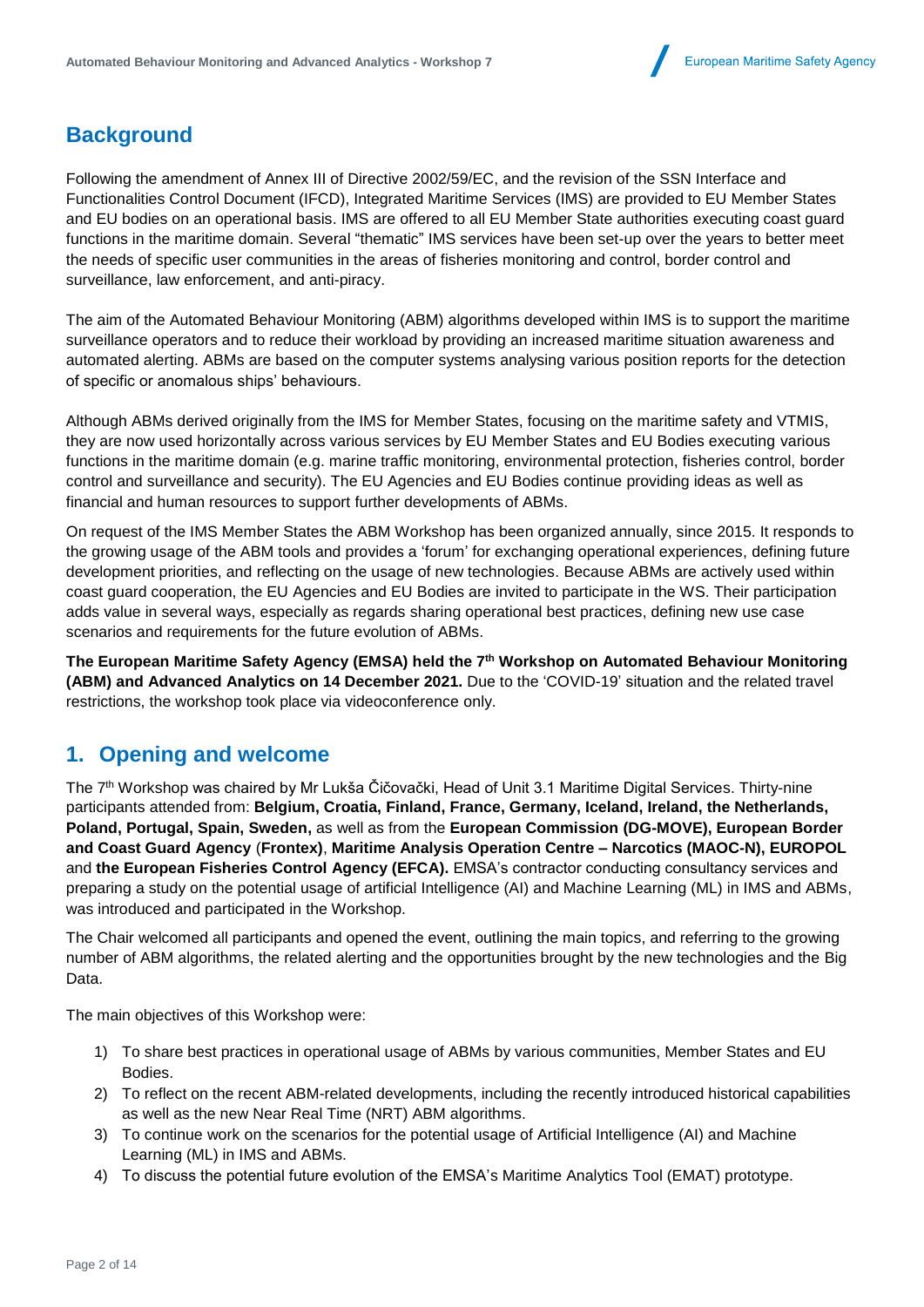The agenda (see **Annex 1**) was approved. The list of participants is presented in **Annex 2** and the meeting action points are summarized in **Annex 3**.

The presentations shown during the Workshop will be made available at: [http://emsa.europa.eu/workshops-a](http://emsa.europa.eu/workshops-a-events/188-workshops.html)[events/188-workshops.html,](http://emsa.europa.eu/workshops-a-events/188-workshops.html) provided that the participants agreed to share them. Otherwise, they may be requested by the participants from the authors.

## **2. Executive summary of the Workshop**

The ABM and Advanced Analytics Workshop 7 meeting's outcome can be summarized with the following points.

- Several **Member States and EU Bodies** provided feedback on ABMs. ABM operational usage in the context of maritime safety, law-enforcement, traffic monitoring, pollution prevention, fisheries control, border control and cross-border crime, were presented by **NL, FR, IE, DE, EFCA, Frontex**. All these presentations included practical examples, outlined main challenges, and suggested changes in the ABM services. New requirements will be considered in the future ABM developments planned by **EMSA (Action WS7.1).**
- **EMSA** presented the status of ABM operations and the planned future developments. The evolution of the ABM services over the years was described together with the recently provided, new Historical ABM capabilities. ABM users were encouraged to start using the new services.
- New technologies were discussed with the participants. The 'Cloud' and 'Big Data' solutions based on High Performance Integrated Maritime Services (HP-IMS) platform were described by **EMSA**.
- Previously identified **Artificial Intelligence (AI) and Machine Learning (ML) business scenarios** were discussed in the context of their VTMIS supporting objectives, looking into practical aspects of their implementation, such as: the data, presentation aspects and the expected outcomes **(Action WS7.2)**.
- **EMAT – EMSA Maritime Analytics Tool** prototype status was presented by **EMSA** in collaboration with **Frontex**. This presentation and demo focused on recently developed new dashboards for 'at sea encounters' and 'sudden change of heading' outside ports. Workshop participants were also consulted on their specific needs for new types of advanced analytics **(Action WS7.3).**
- **ABM related trainings** were discussed with participants. **EMSA** recalled the online trainings conducted during 2021 as well as the learning outcomes expected from the new ABM training courses that EMSA is planning to develop in cooperation between IMS and 'Capacity Building' teams. EMSA provided to Member States a new version of the ABM User's Guide, updated in collaboration with Frontex **(Action WS7.4).**

### **3. Details of the WS discussions**

#### **IMS ABM operations (Agenda items 2-3)**

l

ABM operational usage in the context of law-enforcement, maritime safety, traffic monitoring, pollution prevention, fisheries control, border control and cross-border crime, were presented by **NL, FR, IE, DE, EFCA, Frontex**.

**The Netherlands (NL)** - Dutch Police shared experience on ABMs and other EMSA's IMS and SafeSeaNet systems in the context of investigations on oil recycling and waste oil used in marine fuel. Following the presentations some questions were received from the audience, as regards this 'law- enforcement' use case and the context of 'privacy' and 'data protection'. These were answered by the **NL**. Additionally **EMSA** clarified that the processing of personal data in the Community institutions and bodies like agencies is regulated by Regulation (EU) 2018/1725 of the European Parliament and of the Council of 23 October 2018<sup>1</sup> .

**France (FR)** gave a presentation on the usage of ABMs for maritime safety. **FR** representative suggested that it was needed to ensure more confidence as regards the ABM, as they were providing a key information for time critical applications, especially when used by the MRCCs in various areas in the EU and in French overseas territories. Referring to a recent incident, when ABM alerting had been affected, a proposal was made for the monitoring of ABMs **(Action WS7.5). FR** also provided feedback on the operational usage of ABMs, and

<sup>&</sup>lt;sup>1</sup> On the protection of natural persons with regard to the processing of personal data by the Union institutions, bodies, offices and agencies and on the free movement of such data.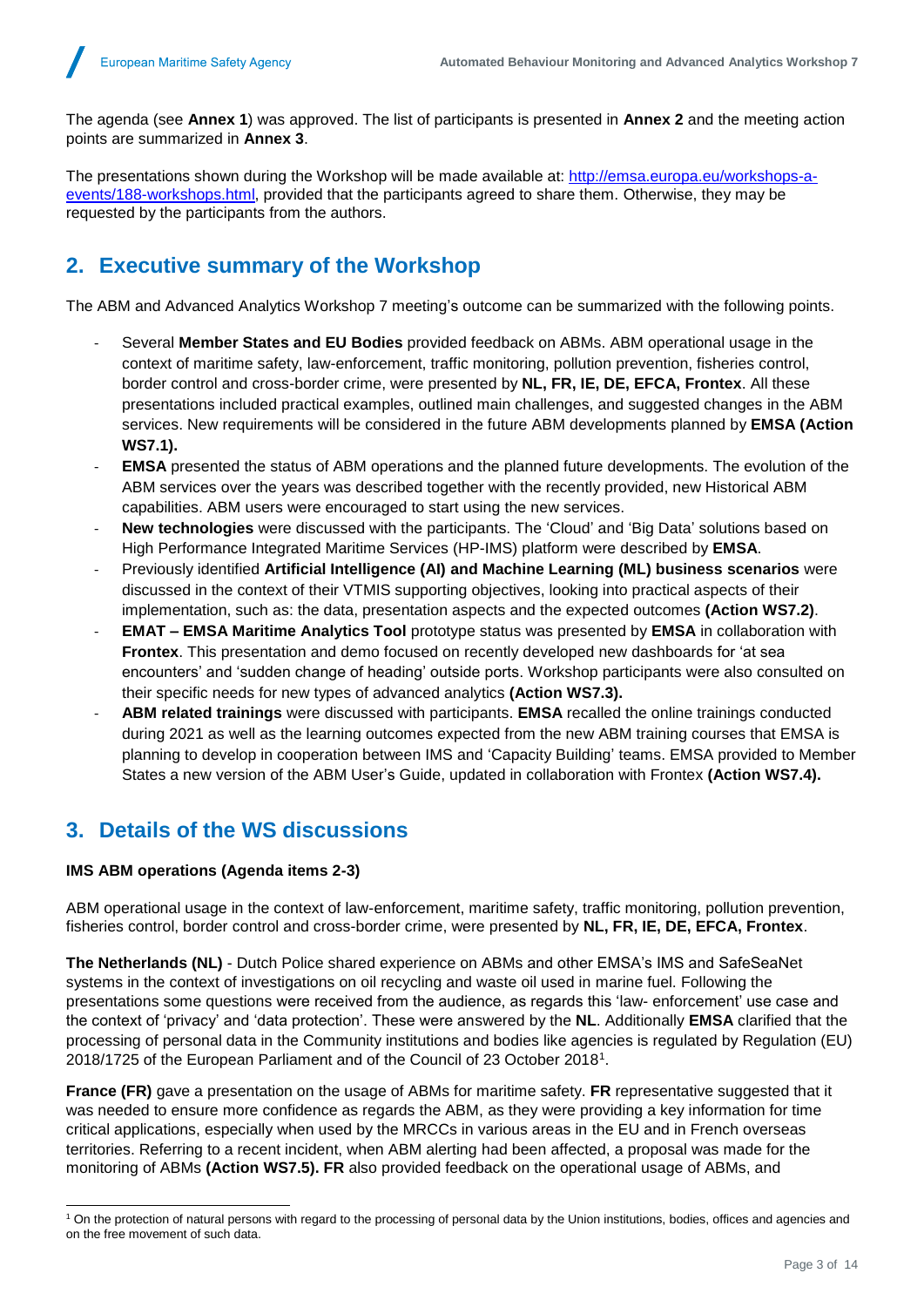

underlined importance of solving the issue of the delayed 'Start and Stop' operations in the SEG ABM admin console. It was followed by discussion on the usage of ABMs between **NL, FR** for a use case related to the detection of vessels leaving anchorage. In this context **EMSA** also suggested speed anomaly for drifting and anchoring **(Action WS7.6).**

**Ireland (IE)** shared their experience in using ABMs for a Traffic Separation Scheme (TSS) monitoring where vessels were unlawfully utilizing the inshore traffic zone (ITZ). In this case Automatic Behaviour Monitoring was used as a dangerous behaviour detector. It was based on the combination of Near Real Time (NRT) and Historical (H) ABM algorithms, where the first capability allowed to quickly identify a vessel not following TSS and the latter was used for the identification of other similar cases in the past (based on 24 months' analysis with an algorithm to identify general cargo type vessels over 20 metres, above a certain speed). **IE** described practical usage of ABMs during 2021, where specific algorithms were used for guarding sensitive zones and for detecting undesignated anchoring. **IE** intended to commence operationally validating various ABM algorithms to detect cases of the fishing vessels with power outages. **IE** indicated the importance of the 'underreporting' algorithm for such cases. It was also suggested to analyse the usage of AI for: advanced analysis on ABM alerts, e.g. in terms of frequency per type of the detected behaviour; as well as for an early warning **(Action WS7.2).**

**Germany (DE)** described the usage of ABM algorithms by the Federal Police in the Maritime Security and Safety Centre. The use referred to the MARPOL-related scenario i.e., detection of the tank-washing operations. **DE** also shared ABM operational experience for the general surveillance or security evaluation. The most important aspect of the usage of ABMs in combination with other VTMIS data (AIS, SSN enrichments) was the provision of the early warning and necessary data for investigations. This allowed authorities to react in time, use aerial surveillance assets and gather necessary evidence while the situation was still on-going. The related investigations based on ABMs and IMS resulted in fines imposed by the responsible authorities and had deterrent effect **(Action WS7.6).**

**EBCGA (Frontex)** provided the audience with the description of their experience in the context of surveillance operations. This very active ABM user was extensively utilizing the related services for the 'anomaly' detection services provided to the border control communities, as part of EUROSUR Fusion Services supported by the EMSA-Frontex SLA. **Frontex** was using the EMSA developed SEG-based ABM admin console for configuring relevant algorithms and s2s webservices for ABM alerts. The services were primarily used by the Vessel Tracking team to identify cases of cross-border crime, for instance linked to the smuggling of illegal substances or irregular migration. **Frontex** presented the existing s2s implementation of the ABMs and shared information on the graphical aspect of their own services, where symbols were decoded as per type of ABM algorithm. Additionally, the Frontex SLA team described their s2s development plans, to allow their end-users to configure ABMs via webservices.

**Frontex** has been consistently advocating for the combination of the anomalies and underlined their continuous interest in such developments. **EMSA** confirmed limitations of the current technologies. At the time it was only possible to combine two pre-defined algorithm types, with scenarios in different areas of interests (e.g. for the Areato-Area passage). The related developments of additional, combined ABMs were planned to start during 2022. **EMSA** would also continue analysing how to better address requirements for the unrestricted combinations of multiple algorithms **(Action WS7.7).**

As regards the technical aspects of ABM operations, **Frontex** has faced some issues with the 'at start policy'. **EMSA** is working on the identified bug resolution, that might be resolved following subsequent updates of the ABM technical platform. **Frontex** made some suggestions for the improvement of the STAR ABM technical module. As regards the release notes, it was suggested to clearly identify and describe bugs. A horizontal problem was also highlighted, as regards a long resolution time for some identified bugs. From the end-user's perspective it was taking considerable time to solve issues, while some operational constraints were linked to 'small' bugs **(Action WS7.8).**

**EFCA** described their ABM Usage in the operational framework and for JDP (Joint Deployment Plans). EFCA was satisfied with ABMs and gave positive feedback on how they organized their operation. At EFCA, ABMs were managed centrally for Member States through an EFCA ABM Admin account. Over 280 ABMs were configured in support of operational coordination and for detection of potential non-compliance. At the end of 2021, over 116 of these ABMs were active ('running'). EFCA provided comments on the configuration of the ABMs. In terms of the priorities a new Near Real Time (NRT) ABM was requested to detect the speed anomaly parameter within a defined range 'from' – 'to' **(Action WS7.1).**

The following additional changes to the configurations were also important for EFCA: allowing to create ABMs with repetitive timeslots or multiple start/end dates, including selection of certain time ranges (by days or months) when the ABM becomes either active or deactivated. It was also suggested to increase the flexibility of the distribution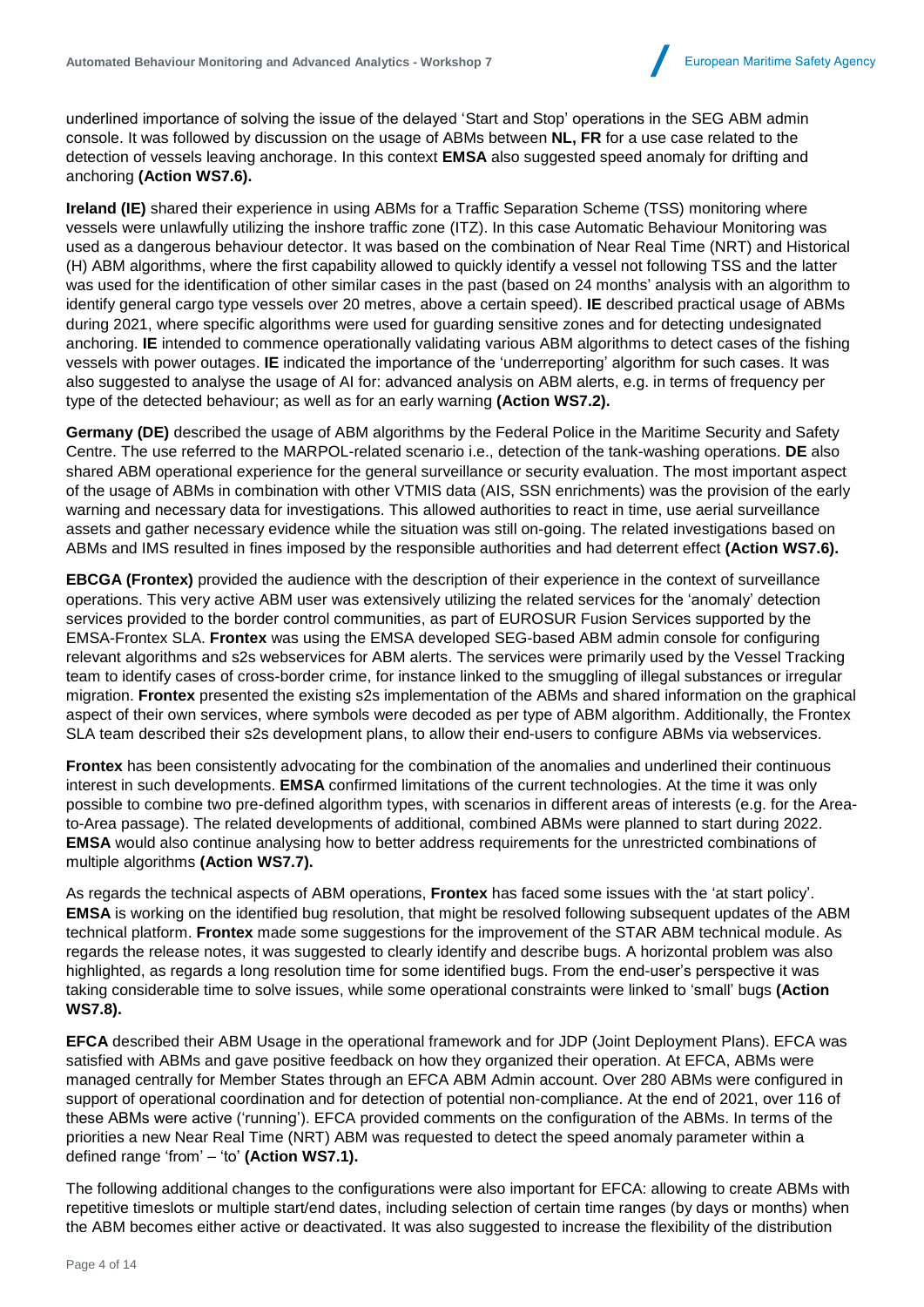lists with selection of alert outputs (email and/or display marker) per individual user from the distribution list. EFCA would also expect a new possibility to set the frequency of alert reports. EFCA suggested changes on the display part of the ABMs e.g. the active VOI list and the location of the ABM alert that should overlay the actual position report(s) to avoid misunderstanding **(Action WS7.1).**

Following the operational feedback session, **EMSA** summarized the **status of ABMs** and provided metrics on the usage of services and its evolution over years (see [Figure 1\)](#page-6-0).



Figure 1 – Key indicators of the ABM operational usage over the years

<span id="page-6-0"></span>Additionally, the main 2021 deliveries were described by **EMSA** (including new ABM algorithms and interfaces improvements). Plans for the 2022 were also outlined, covering combined ABM algorithms and further improvements related to the configuration of the NRT ABMs.

#### **New technologies/ developments in ABMs (Agenda item 4)**

This session was followed by a presentation on **new technologies** used for ABMs and advanced analytics. Participants learnt about the status of the Long-Term Storage (LTS); raw archive of ships positions, as well as the Historical-ABM (H-ABMs) including global detection of port calls. Practical, operational examples of the usage of the new technologies were presented by EMSA. The existing and available system-to-system (s2s) ABM webservices were described in the context of operational use case scenarios. Finally EMSA described the potential of the Enhanced Central Ship Database (CSD) and future planning for the related services.

#### **Artificial Intelligence and Machine Learning (Agenda item 5)**

In the area of **Artificial Intelligence (AI) and Machine Learning (ML)**, the overall strategy was reminded to the audience. Based on EMSA's single programming document 2020-2022 and EMSA's 5-years strategy it covers: *'[…] further development of the ABM tools and the analysis of which "big-data" analytics techniques and products can support the IMS community […]'*; and *'[…] development of machine learning and artificial intelligence applications in order to improve risk assessment, vessel position predictability, statistics and innovation*'**.**

It was confirmed that EMSA signed a contract for consultancy services to define how to implement AI and ML in IMS. The expected outcome of the work with EMSA and IMS users will be a study (document) containing feasibility analysis, summary of the AI and ML application in other transport modes, business requirements, and evolution of the use cases. Among many advantages, the study will support development of the pilot and operational AI and ML services in IMS.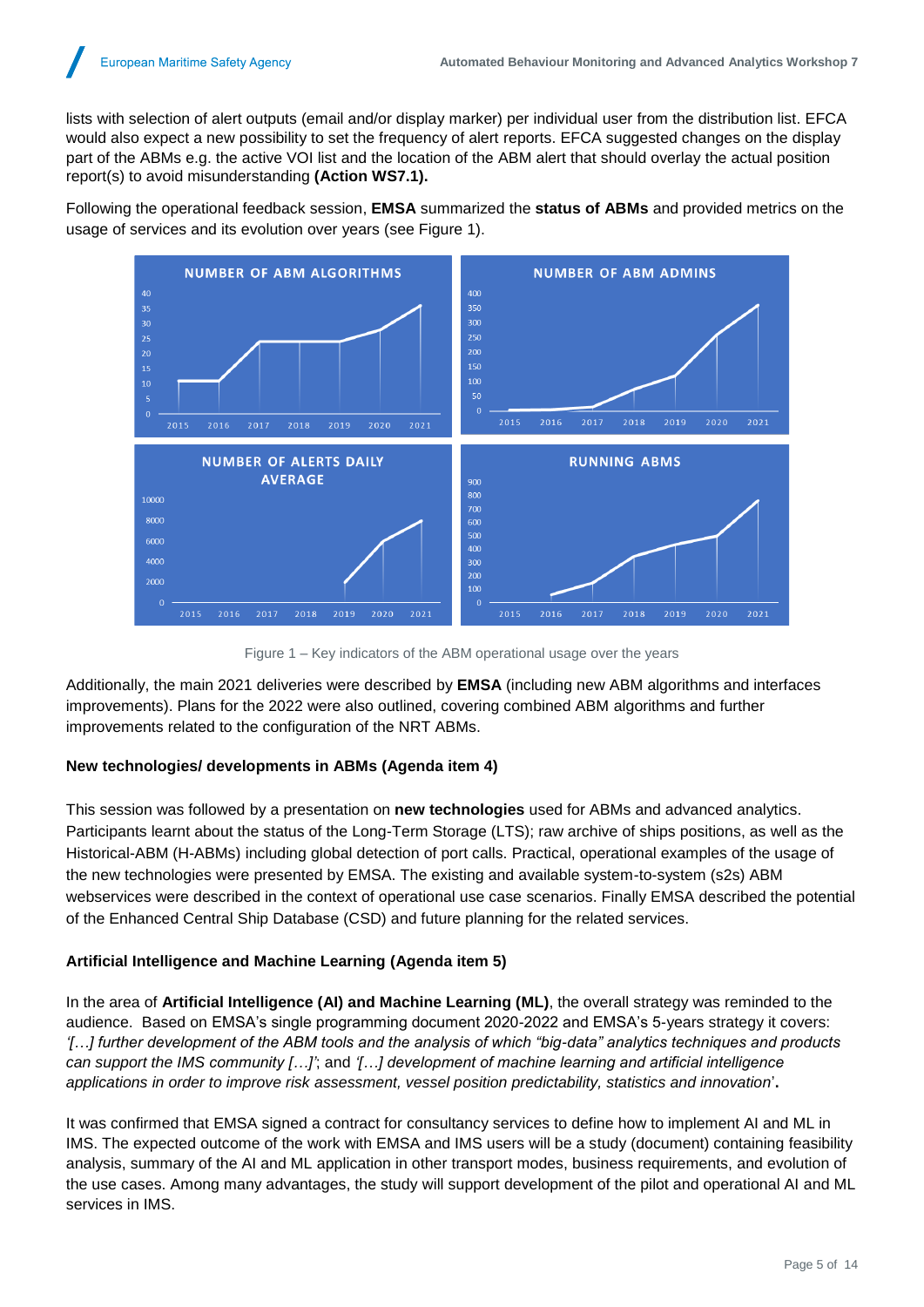

The Chair recalled the high priority business scenarios derived from the previous ABM and Advanced Analytics Workshops and IMS User Consultations:

Scenario 1. Inconsistency between the destination declared and detected (or predicted).

- Scenario 2. Identification of vessels that were following similar (trading/routing) patterns.
- Scenario 3. Identification of the ships conducting unsustainable/ not viable economic activities.
- Scenario 4. Aggregated list of vessels with detected anomalous or specific situations focusing on potential incidents (e.g. fires on board of ships), close-quarter situations, discrepancies ETA, analysis of the draught, filtering per destination or last port of call.

A 'brain-storming' was suggested by the chair for the definition of the end-users' requirements, fine-tuning of the objectives and data sets. To support the discussion, an interactive dialogue with the audience was launched using a 'Q&A and polling' platform. Participants could rank their operational objectives, select proposed data sets, or propose new inputs. They could also mark their preferences for AI and ML products display or usage. The outcome of this exercise would be referred to in the earlier mentioned study **(Action WS7.2**). It can be summarized with the following points.

- To the question: 'What shall be the **operational objectives** of the AI and ML?':
	- $\circ$  93% of the participants indicated the option: 'Reduce the workload by automatizing certain analysis'; while 69% indicated the 'display aspects' i.e. that the related data shall be presented in a user-friendly and aggregated form supporting ad-hoc analysis.
- In terms of the **most important data sets** used to address specific scenarios, participants indicated the following most important data sets:
	- o 92% 'AIS position message' for Scenario 2.
	- o 85% 'AIS Static and voyage related data' for Scenario 1.
	- o 58% 'AIS Static and voyage related data' for Scenario 3.
	- o 74% of the participants indicted the 'Detected Port Calls' as an important data set for Scenario 1.
	- o 91% indicated 'ABMs' as a key data set for Scenario 4.
- As regards the **Presentation / Display preferences**, the poll indicated that ABM active users have a clear preference for displaying the results in SEG ('Flag in SEG'), 64% for Scenario 1; 65% for Scenario 2; 59% for Scenario 3; and 74% for Scenario 4.

Consequently, the 'Separate Dashboard / analytics' remains a second option chosen by the participants.

The detailed outcome of the consultations with the usage of the polling platform will be published with the ABM WS7 report documents.

#### **EMSA Advanced Analytics Tool prototype (Agenda item 6)**

The next topic in the agenda covered **EMSA's Maritime Analysis Tool (EMAT) prototype. I**nformation on the state of play was given by **EMSA** and followed by the presentation and demo by the **Frontex** SLA team, focusing on new dashboards for 'at sea encounters' and 'sudden change of heading' outside ports.

**NL** CG-gave feedback on EMAT, seeing potential for future dashboards, facilitating work of the authorities, and focusing on deviation from normal behaviours and movements of vessels of interest between ports.

Workshop participants were subsequently consulted on their specific needs for the new types of advanced analysis and the related dashboards. The polling platform was used again. The outcome of this discussion can be summarized with the following points, covering VTMIS scenarios:

- The audience expressed main interest in the dashboards supporting the monitoring of AIS compliance (48% of the votes).
- This preference was closely followed by a scenario for monitoring SafeSeaNet reporting obligations indicating lack of SSN Port Plus.

Additional thirteen proposals for new dashboards were indicated by the audience and will be analysed by **EMSA**. The top voted dashboards will be considered in the future evolution of the EMAT prototype **(Action WS7.3).** The detailed outcome of these consultations will be also published with the ABM WS7 report documents.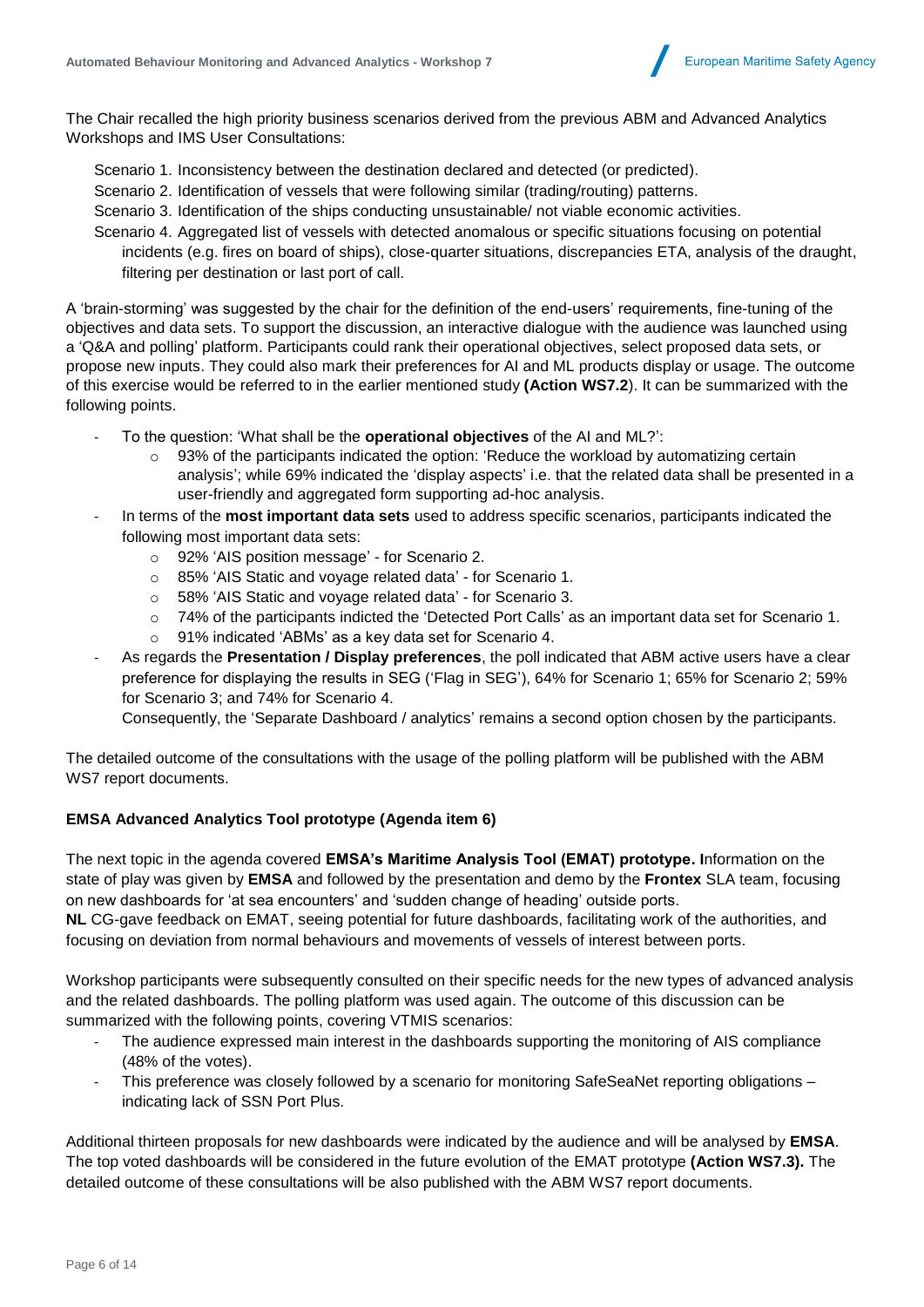#### **ABM related trainings, support to the users (Agenda item 7)**

At the end of the Workshop **EMSA** recalled the **ABM related training activities.** They covered various online presentations and webinars for Member States and EU Bodies and where either solely focused on ABM topics or as a part of the IMS/SEG online one-day webinar. It was recalled that EMSA was working on a 'new approach' to training and capacity building. The focus of such activities would be on schemes and qualification paths to support professional development and training for the staff of MS competent authorities. The new approach is called the 'EMSA Academy'.

**EMSA** confirmed that the IMS and ABM related training course was to be developed under this new framework. The advantage of this new online course would be that users could follow it part -time, and at their own pace. They would also be able to flexibly adapt their progress, for instance to 'shift' work **(Action WS7.9).** Additionally, following the event **EMSA** sent the revised ABM user guide (version 1.3) to the participants for their use, and requested comments and suggestions on the document's content **(Action WS7.4).**

### **4. Closing remarks**

Following the last session on ABM training activities, **EMSA** thanked all representatives for their contributions and closed the meeting.

#### **Annexes**

Annex 1 – Meeting Agenda

Annex 2 – Participants List

Annex 3 – Action points ABM WS7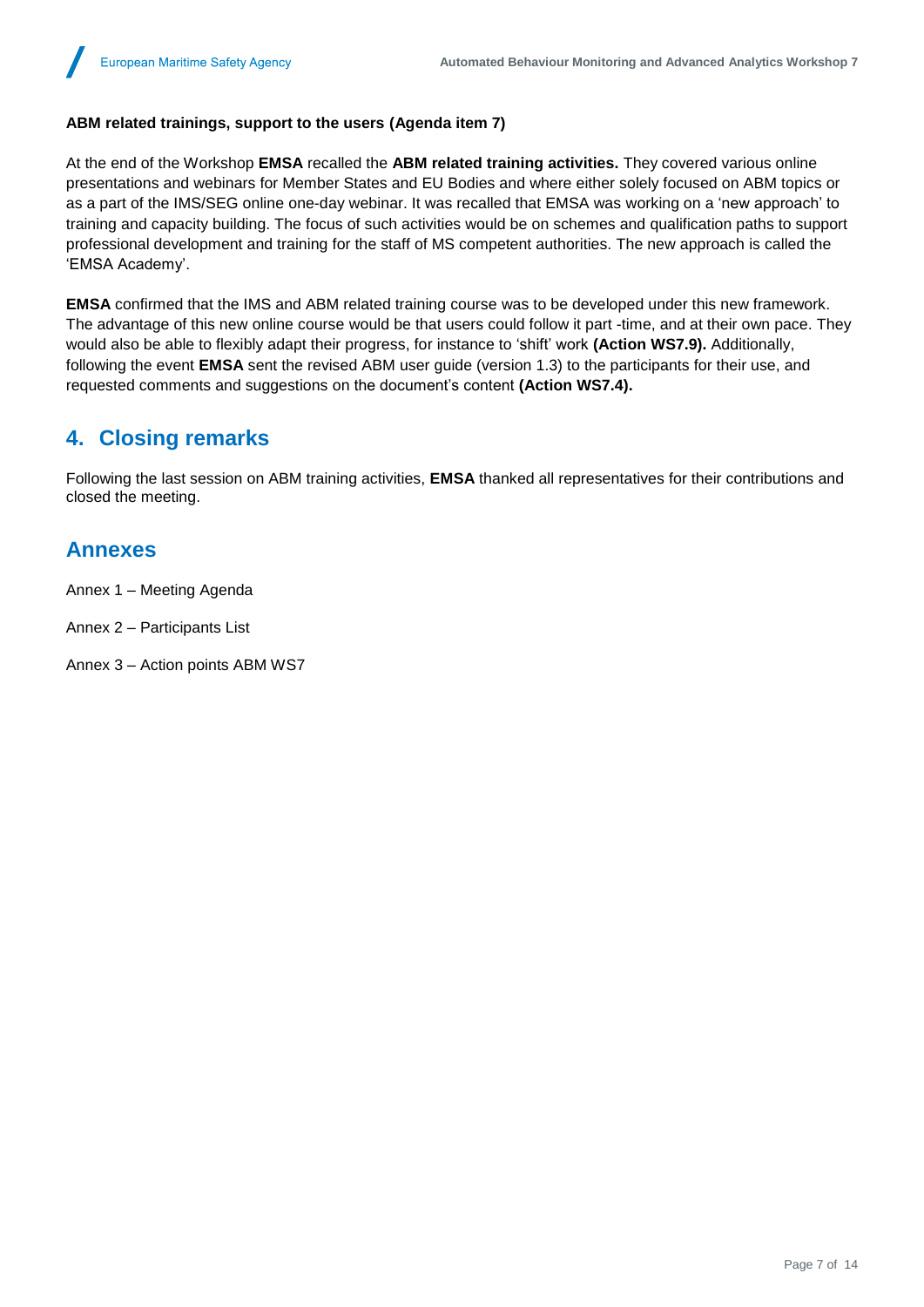## **Annex 1: Meeting Agenda**



7th Automated Behaviour Monitoring and Advanced Analytics (ABM) Workshop - Agenda;

(via teleconference)

Tuesday, 14 December 2021

| Time               | <b>Agenda Item</b>                                                                                                                                                                                                                                                                                                                                                                                                                                                                                                                                               | <b>Speakers/Com</b><br>ments        |
|--------------------|------------------------------------------------------------------------------------------------------------------------------------------------------------------------------------------------------------------------------------------------------------------------------------------------------------------------------------------------------------------------------------------------------------------------------------------------------------------------------------------------------------------------------------------------------------------|-------------------------------------|
| $08:45-$<br>09:00  | <b>Registration</b>                                                                                                                                                                                                                                                                                                                                                                                                                                                                                                                                              |                                     |
| $09:00 -$<br>09:15 | 1. Welcome, opening, introduction                                                                                                                                                                                                                                                                                                                                                                                                                                                                                                                                | <b>EMSA</b>                         |
| $09:15-$<br>10:15  | 2. IMS ABM operations<br>Sharing operational experience by MS<br>$\mathbf{r}$<br>Sharing operational experience EU Bodies<br>. .<br><b>EMSA's inputs</b>                                                                                                                                                                                                                                                                                                                                                                                                         | EMSA/MS/<br><b>EU Bodies</b>        |
| $10:15-$<br>10:30  | <b>Break</b>                                                                                                                                                                                                                                                                                                                                                                                                                                                                                                                                                     |                                     |
| $10:30 -$<br>11:30 | 3. Cont. IMS ABM operations<br>Sharing operational experience by MS<br>. .<br>Sharing operational experience EU Bodies<br>a.<br><b>EMSA's inputs</b><br>4. New technologies/ developments in ABMs<br>ABM existing and new capabilities, future developments - HP - IMS, LTS,<br><b>HABMs</b><br>S2S access options - NRT ABMs, H-ABMs with Port Call detection<br>5. Artificial Intelligence and Machine Learning<br>Fine tuning of the scenarios for the potential usage of AI and ML in IMS<br>Evolution of the initially identified business scenarios<br>. . | <b>EMSA/MS/</b><br><b>EU Bodies</b> |
| $11:30 -$<br>13:00 | <b>Lunch break</b>                                                                                                                                                                                                                                                                                                                                                                                                                                                                                                                                               |                                     |
| $13:00 -$<br>14:00 | 6. EMSA Advanced Analytics Tool prototype, analytical<br>capabilities<br>Existing and new scenarios<br>. .<br>Discussion on future needs<br>. .                                                                                                                                                                                                                                                                                                                                                                                                                  | EMSA/MS/<br><b>EU Bodies</b>        |
| $14:00 -$<br>14:15 | <b>Break</b>                                                                                                                                                                                                                                                                                                                                                                                                                                                                                                                                                     |                                     |
| $14:15 -$          | 7. ABM related trainings, support to the users                                                                                                                                                                                                                                                                                                                                                                                                                                                                                                                   | MS / EU Bodies                      |
| 14:45              | Manuals - state of play<br>٠.<br><b>Trainings</b><br>٠<br>Demo of the new configurations and options                                                                                                                                                                                                                                                                                                                                                                                                                                                             | / FMSA                              |
| $14:45-$<br>15:15  | 8. AOB and summary of the WS<br><b>Conclusions</b>                                                                                                                                                                                                                                                                                                                                                                                                                                                                                                               | MS / EU Bodies<br>/ EMSA            |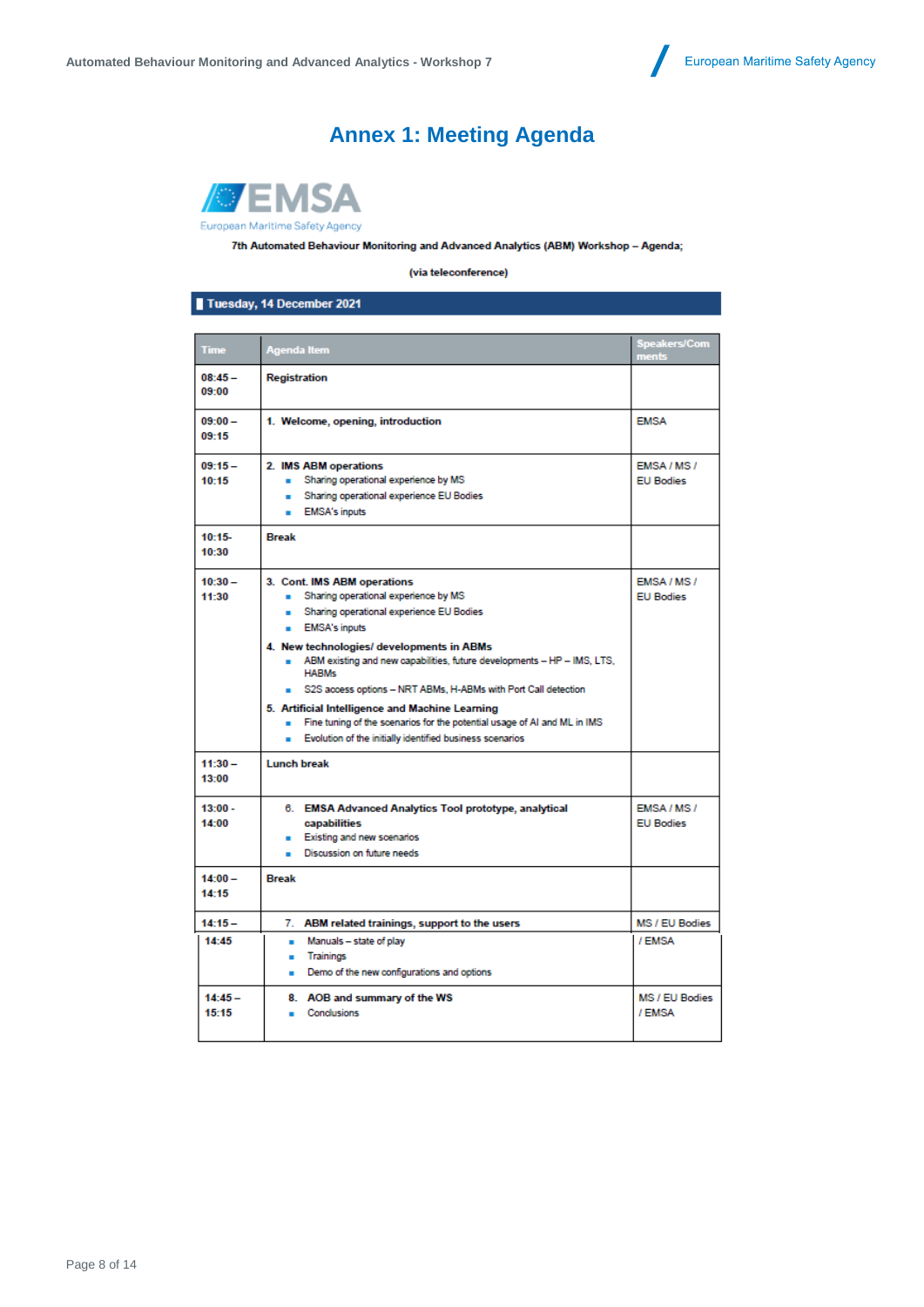## **Annex 2: Participants List**

| <b>Country/EU Body</b>  | <b>Name</b>    | <b>Surname</b>       | <b>Organization/Authority</b>                                                                           |  |
|-------------------------|----------------|----------------------|---------------------------------------------------------------------------------------------------------|--|
| Belgium                 | Yves           | Maekelberg           | Agency for maritime & coastal services - shipping<br>assistance division                                |  |
| Belgium                 | Katrien        | Van<br>Meerbeeck     | Federal Government - DG Shipping                                                                        |  |
| Belgium                 | Alexander      | Hoffmann             | EC - DG MOVE                                                                                            |  |
| Belgium                 | Guido          | <b>Fidlers</b>       | FPS Health, Food Chain Safety and Environment.                                                          |  |
| Belgium                 | Rik            | Maes                 | <b>FPS Health and Environment</b>                                                                       |  |
| Croatia                 | <b>Niko</b>    | Hrdalo               | <b>MSTI</b>                                                                                             |  |
| Croatia                 | Mihajlo        | Vojvodic             | Republic Croatia Ministery of the Sea, Transport and<br>Infrastructure, Safety Maritime Directorate VTS |  |
| Croatia                 | Mihajlo        | Vojvodic             | <b>MMPI</b>                                                                                             |  |
| Finland                 | Toni           | Pehkonen             | <b>Finnish Border Guard</b>                                                                             |  |
| Finland                 | Maria          | Ilus                 | <b>Border Guard</b>                                                                                     |  |
| France,<br>Metropolitan | Katell         | Marcillaud           | <b>DAM/PNDG SISM</b>                                                                                    |  |
| Germany                 | Frank          | Jung                 | Federal Office for Agriculture and Food/FMC                                                             |  |
| Germany                 | <b>Torsten</b> | Witt                 | <b>Federal Police</b>                                                                                   |  |
| Germany                 | Arne           | <b>Zilles</b>        | German Waterways Police Reporting and Coordination<br>Centre                                            |  |
| Iceland                 | Snorre         | Greil                | <b>Icelandic Coast Guard</b>                                                                            |  |
| Iceland                 | Jón Árni       | Arnason              | Icelandic Coast Guard                                                                                   |  |
| Ireland                 | Derek          | Flanagan             | The Irish Coast Guard                                                                                   |  |
| Ireland                 | Alan           | Osborne              | Irish coast guard                                                                                       |  |
| Netherlands             | <b>Bob</b>     | Van Den Hoek         | <b>Dutch Police</b>                                                                                     |  |
| Netherlands             | Natasja        | Jones                | Dutch Coastguard                                                                                        |  |
| Netherlands             | Ron            | Mellema              | Dutch Coastguard                                                                                        |  |
| Netherlands             | Stefanie       | Utzinger-<br>Mollnau | <b>EUROPOL</b>                                                                                          |  |
| Poland                  | Radosław       | Hinca                | Maritime Office in Gdynia                                                                               |  |
| Portugal                | Rui            | <b>Tavares</b>       | <b>DGRM - Directorate-General for Maritime Resources</b>                                                |  |
| Portugal                | Paulo          | Lourenco             | MRCC Delgada, PRT NAVY                                                                                  |  |
| Portugal                | Miguel         | Olivares             | MAOC (N)                                                                                                |  |
| Portugal                | Carlos         | Ferreira             | <b>DGRM</b>                                                                                             |  |
| Portugal                | Ana            | Faneca               | <b>DGRM</b>                                                                                             |  |
| Portugal                | Ana Paula      | Simão                | <b>DGRM</b>                                                                                             |  |
| Spain                   | Hernán         | Del Frade            | <b>DGMM/MITMA</b>                                                                                       |  |
| Spain                   | Juan           | Gonzalez             | Spanish Navy                                                                                            |  |
| <b>EBCGA/Frontex</b>    | David          | Herrera<br>Gonzalez  | <b>FRONTEX</b>                                                                                          |  |
| <b>EFCA</b>             | Sven           | Tahon                | <b>EFCA</b>                                                                                             |  |
| Spain                   | <b>CARLOS</b>  | Lopez Carrera        | Spanish CUSTOMS                                                                                         |  |
| Spain                   | <b>JORGE</b>   | Bardaji              | Spanish CUSTOMS                                                                                         |  |
| Spain                   | Manuel         | <b>B</b> Cáceres     | <b>SASEMAR</b>                                                                                          |  |
| Sweden                  | Filip          | De Geer              | Swedish Maritime Administration                                                                         |  |
| <b>EMSA</b>             | Lukasz         | <b>Bibik</b>         | <b>EMSA</b>                                                                                             |  |
| EMSA's contractor       | Nuria          | Alsina Pujol         | <b>ALG</b>                                                                                              |  |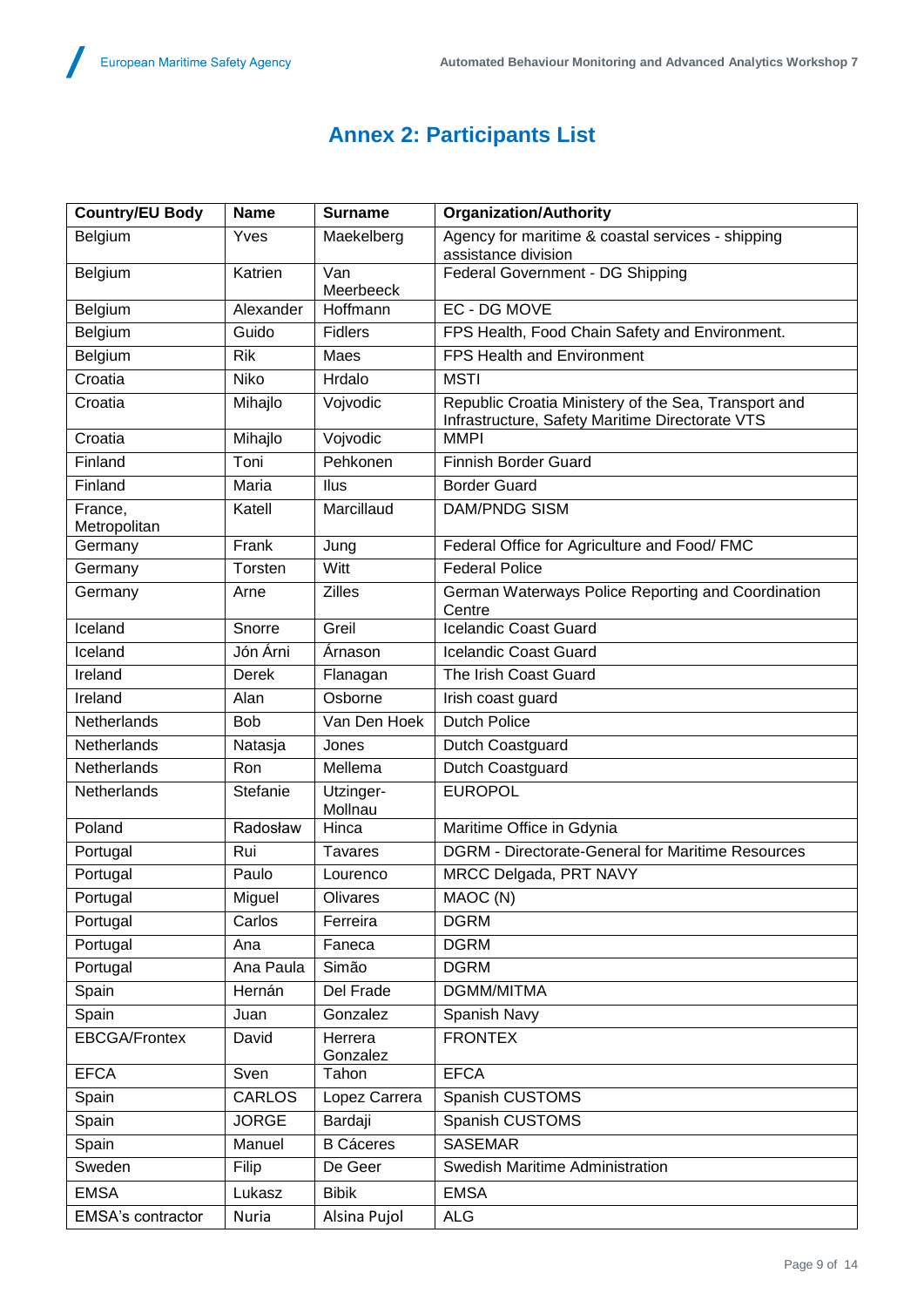

| <b>EMSA</b> | Rui<br>Miguel | Sequeira            | <b>EMSA</b> |
|-------------|---------------|---------------------|-------------|
| <b>EMSA</b> | Gustavo       | Tomas               | <b>EMSA</b> |
| <b>EMSA</b> | Jaime         | Mayordomo           | <b>EMSA</b> |
| <b>EMSA</b> | Miguel        | Terra Homem         | <b>EMSA</b> |
| <b>EMSA</b> | Javier        | Garcia Canton       | <b>EMSA</b> |
| <b>EMSA</b> | Marta         | Espinos<br>Palenque | <b>EMSA</b> |
| <b>EMSA</b> | Amaia         | Arrieta Rey         | <b>EMSA</b> |
| <b>EMSA</b> | David         | Lopez Nunez         | <b>EMSA</b> |
| <b>EMSA</b> | Matilde       | Ortigao<br>Delgado  | <b>EMSA</b> |
| <b>EMSA</b> | Aristeidis    | Oikonomou           | <b>EMSA</b> |
| <b>EMSA</b> | Andres        | Garcia Laruelo      | <b>EMSA</b> |
| <b>EMSA</b> | Lorena        | Amigo Lopez         | <b>EMSA</b> |
| <b>EMSA</b> | Luksa         | Cicovacki           | <b>EMSA</b> |
| <b>EMSA</b> | Yann          | Le Moan             | <b>EMSA</b> |
| <b>EMSA</b> | Lukasz        | Ziolkowski          | <b>EMSA</b> |
| <b>EMSA</b> | Michael       | Risley              | <b>EMSA</b> |
| <b>EMSA</b> | Justino       | De Sousa            | <b>EMSA</b> |
| <b>EMSA</b> | Enrico        | Gironella           | <b>EMSA</b> |
| <b>EMSA</b> | Marc          | Journel             | <b>EMSA</b> |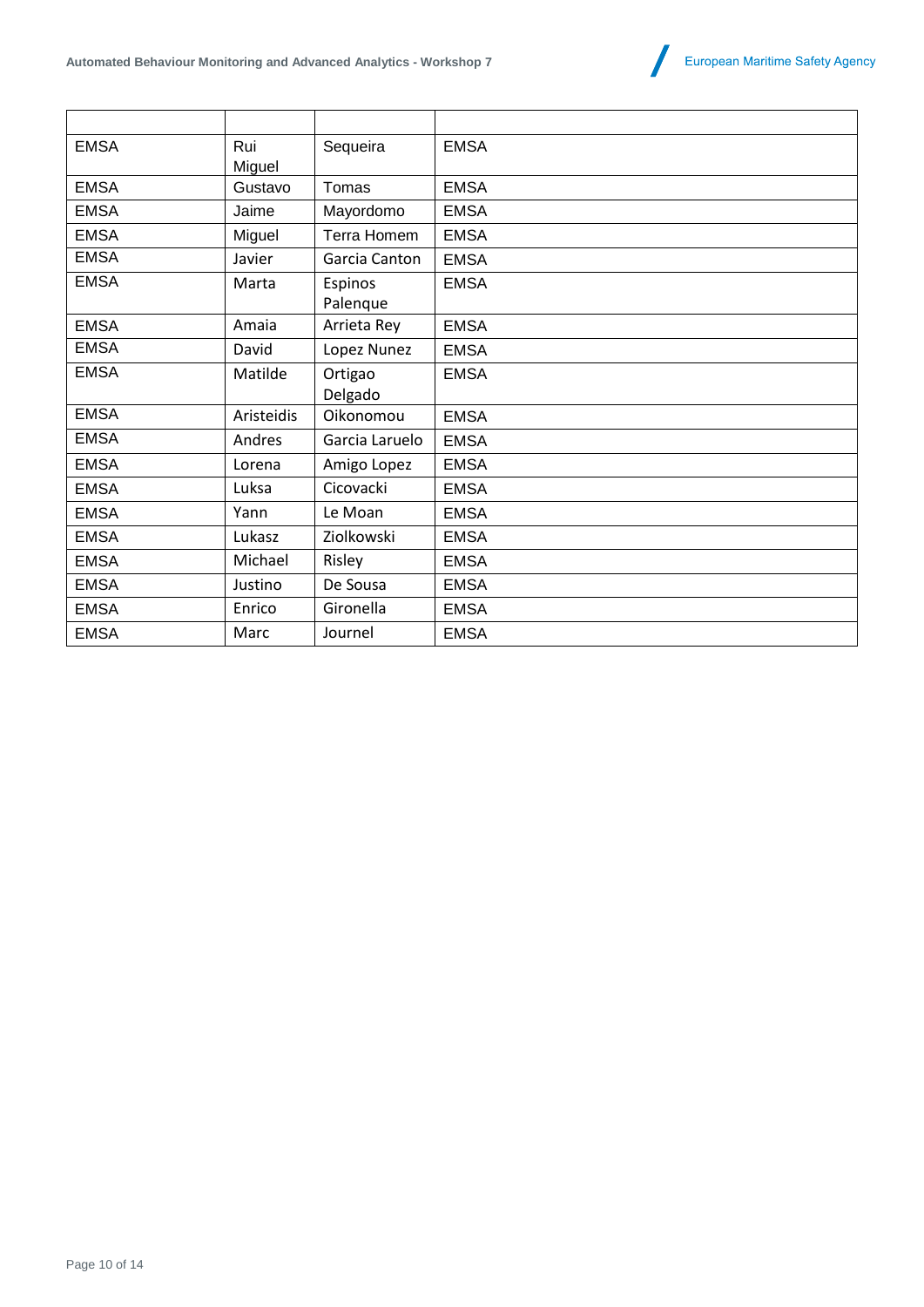## **Annex 3 - Action points ABM WS7**

| <b>No</b>    | Action                                                                                                                                                                                                                                                                                                                                                                                                                                                                                                                                                                                                                                   | Responsible | Status/ Target date                                                        |
|--------------|------------------------------------------------------------------------------------------------------------------------------------------------------------------------------------------------------------------------------------------------------------------------------------------------------------------------------------------------------------------------------------------------------------------------------------------------------------------------------------------------------------------------------------------------------------------------------------------------------------------------------------------|-------------|----------------------------------------------------------------------------|
|              |                                                                                                                                                                                                                                                                                                                                                                                                                                                                                                                                                                                                                                          |             |                                                                            |
| <b>WS7.1</b> | Include new NRT ABM requirements from the WS7<br>in the planned developments. These should cover:<br>New ABM algorithm detecting vessels with<br>speed withing threshold (from: X to: Y).<br>ABM configurations with repetitive<br>timeslots or multiple start/end dates,<br>including selection of certain time ranges<br>(by days or months) when the ABM<br>becomes either active or deactivated.<br>Flexibility of distribution lists with selection<br>of alert outputs (email and/or display<br>marker) per individual user.<br>Display the active VOI list.<br>Location of the ABM should overlay the<br>actual position reports. | <b>EMSA</b> | During 2022-2023 - depending on the scope<br>of new ABM and SEG contracts. |
| <b>WS7.2</b> | Reflect feedback from the ABM WS7 participants in<br>the study on potential AI and ML solutions in IMS.<br>Contact interested MS for further discussion on the<br>business requirements and scenarios for AI and ML.                                                                                                                                                                                                                                                                                                                                                                                                                     | <b>EMSA</b> | By June 2022                                                               |
| <b>WS7.3</b> | Reflect feedback from the ABM WS7 participants in<br>the new developments of the EMAT prototype.                                                                                                                                                                                                                                                                                                                                                                                                                                                                                                                                         | <b>EMSA</b> | By June 2022                                                               |
| <b>WS7.4</b> | ABM admins and active users to provide feedback<br>on the new ABM User Guide.                                                                                                                                                                                                                                                                                                                                                                                                                                                                                                                                                            | MS          | By the end of February 2022                                                |
| <b>WS7.5</b> | EMSA to implement new monitoring of ABM<br>services and share information on new setups with<br>FR and other ABM users.                                                                                                                                                                                                                                                                                                                                                                                                                                                                                                                  | EMSA, FR    | Before and during the ABM WS8                                              |
| <b>WS7.6</b> | Amend next version of the ABM User Guide with<br>MS feedback on operational usage of ABMs e.g.<br>information on the potential usage of 'speed<br>anomaly' for detection of vessels drifting or<br>anchoring; usage of ABMs in the context of<br>preventing environmental crime (MARPOL<br>scenarios).                                                                                                                                                                                                                                                                                                                                   | <b>EMSA</b> | During 2022, for the new version of the ABM<br><b>User Guide</b>           |
| <b>WS7.7</b> | EMSA to continue analysing how to provide<br>improved or unrestricted ABM algorithms<br>configurations and combinations options.                                                                                                                                                                                                                                                                                                                                                                                                                                                                                                         | <b>EMSA</b> | During 2022-2023 - depending on the scope<br>of new ABM contracts          |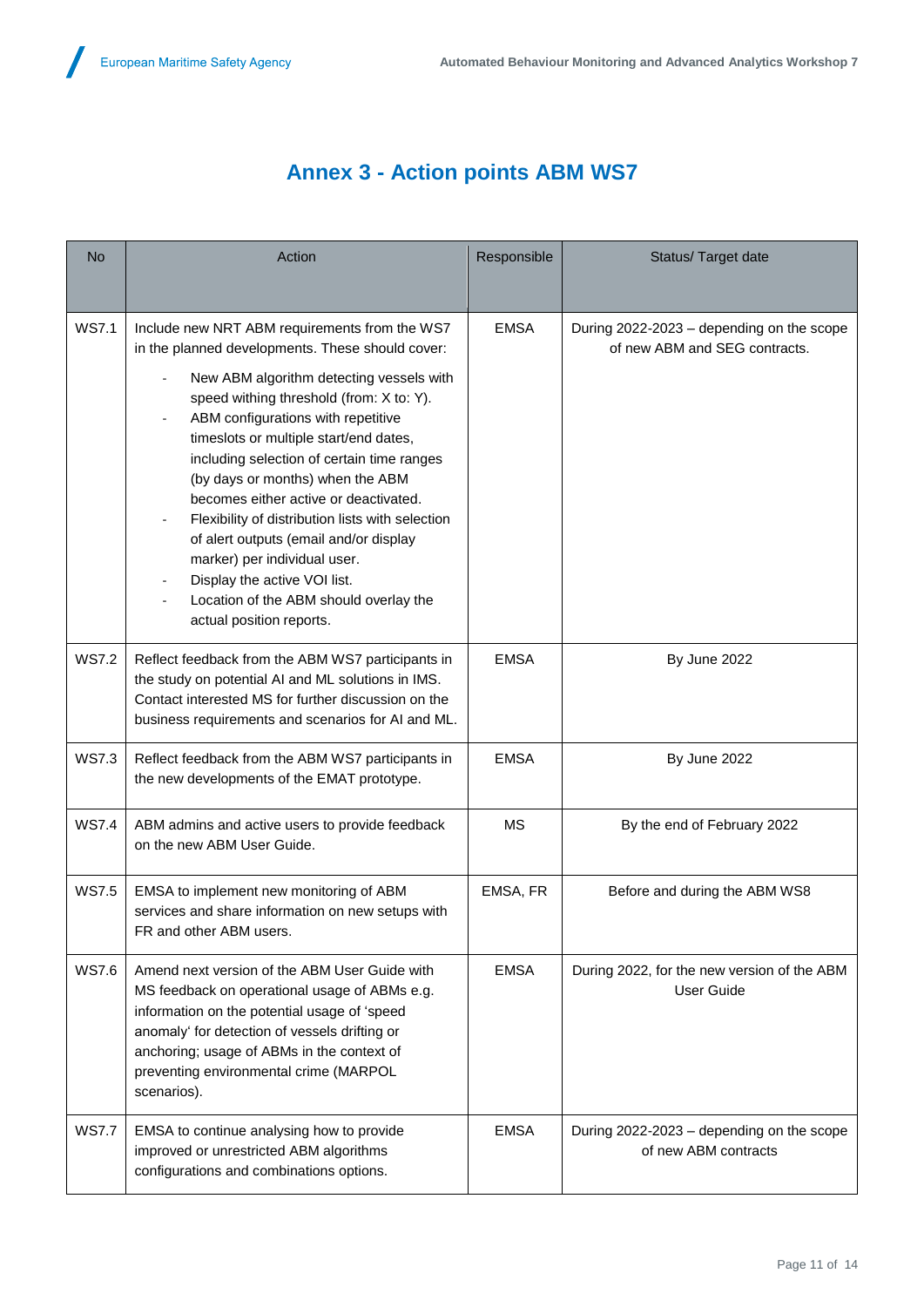

| <b>WS7.8</b> | EMSA to analyse and implement improvements in<br>the ABM release notes as well as the timing for<br>technical problems and issues ('bugs') resolution. | <b>EMSA</b> | During 2022-2023 – depending on the scope<br>of new ABM contracts |
|--------------|--------------------------------------------------------------------------------------------------------------------------------------------------------|-------------|-------------------------------------------------------------------|
| WS7.9        | Introduce new online training course to the ABM<br>and IMS users.                                                                                      | <b>EMSA</b> | At the ABM WS8                                                    |

### Pending actions from ABM WS6

| <b>No</b>    | Action                                                                                                                                                                             | Responsible     | Status/Target date                                                                                                                                                                                            |
|--------------|------------------------------------------------------------------------------------------------------------------------------------------------------------------------------------|-----------------|---------------------------------------------------------------------------------------------------------------------------------------------------------------------------------------------------------------|
| WS6.5        | EMSA to analyse technical options for<br>implementing multiple parameters selection.                                                                                               | <b>EMSA</b>     | To be continued during 2022. Outcome of<br>the analysis to be presented during one of<br>the next ABM and Advanced Analytics<br>Workshops.                                                                    |
| WS6.6        | EMSA, FR and IT $-$ jointly investigate a possibility<br>of using IMO GISIS accident information for the<br>early warning scenarios on developing<br>dangerous/distress situations | EMSA, FR,<br>IT | To be continued during 2022. This data set<br>will be also analysed during the AI and ML<br>study. Outcome of the analysis to be<br>presented during one of the next ABM and<br>Advanced Analytics Workshops. |
| <b>WS6.7</b> | EMSA and MS to evaluate the best source of<br>information for the cargo data from non-EU ports                                                                                     | EMSA, MS        | During 2022. This data set will be also<br>analysed during the AI and ML study.<br>Outcome of the analysis to be presented<br>during one of the next ABM and Advanced<br>Analytics Workshops.                 |